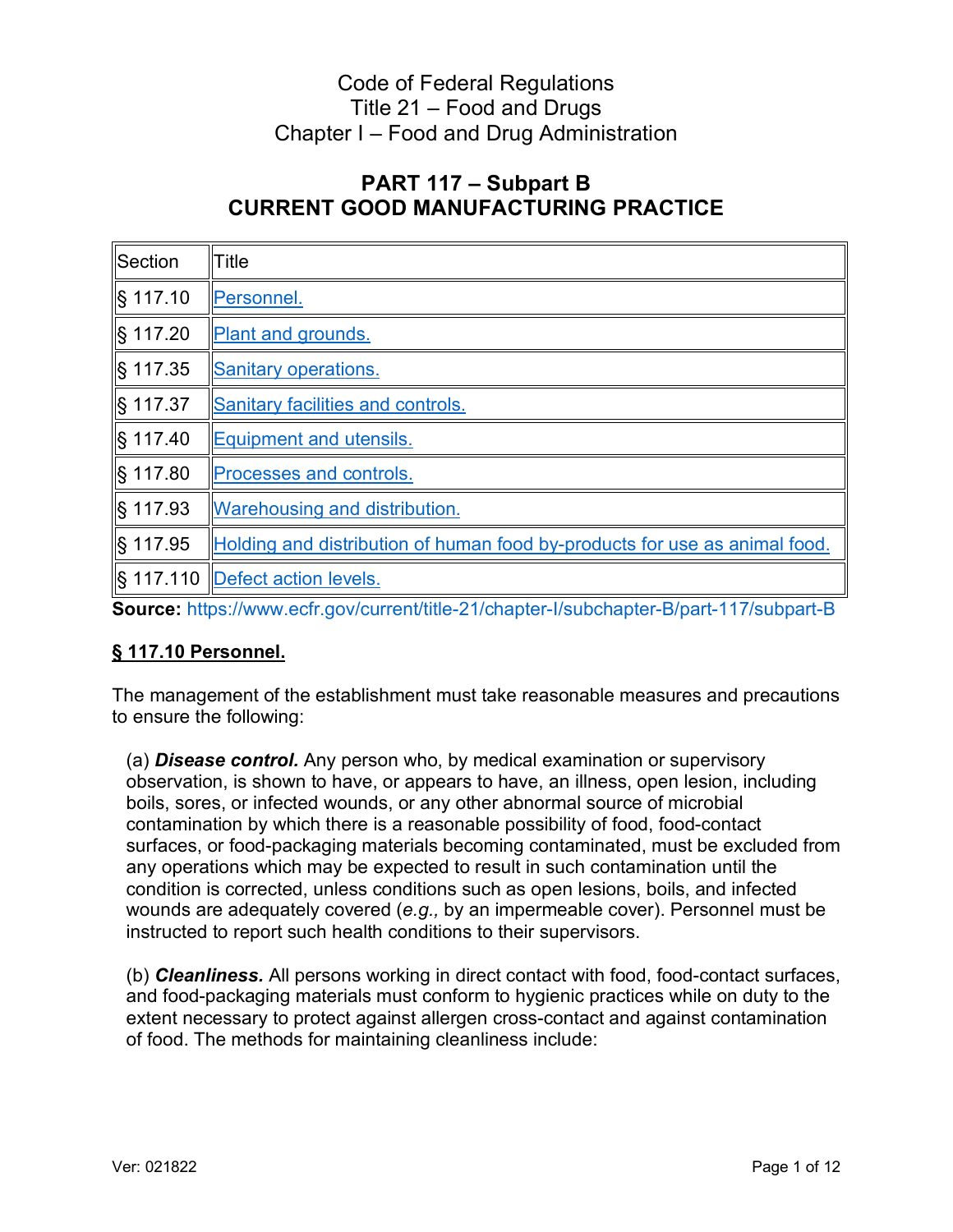(1) Wearing outer garments suitable to the operation in a manner that protects against allergen cross-contact and against the contamination of food, food-contact surfaces, or food-packaging materials.

(2) Maintaining adequate personal cleanliness.

 facility before starting work, after each absence from the work station, and at any (3) Washing hands thoroughly (and sanitizing if necessary to protect against contamination with undesirable microorganisms) in an adequate hand-washing other time when the hands may have become soiled or contaminated.

 (4) Removing all unsecured jewelry and other objects that might fall into food, sanitized during periods in which food is manipulated by hand. If such hand jewelry equipment, or containers, and removing hand jewelry that cannot be adequately cannot be removed, it may be covered by material which can be maintained in an intact, clean, and sanitary condition and which effectively protects against the contamination by these objects of the food, food-contact surfaces, or food-packaging materials.

(5) Maintaining gloves, if they are used in food handling, in an intact, clean, and sanitary condition.

(6) Wearing, where appropriate, in an effective manner, hair nets, headbands, caps, beard covers, or other effective hair restraints.

(7) Storing clothing or other personal belongings in areas other than where food is exposed or where equipment or utensils are washed.

(8) Confining the following to areas other than where food may be exposed or where equipment or utensils are washed: eating food, chewing gum, drinking beverages, or using tobacco.

(9) Taking any other necessary precautions to protect against allergen cross-contact and against contamination of food, food-contact surfaces, or food-packaging materials with microorganisms or foreign substances (including perspiration, hair, cosmetics, tobacco, chemicals, and medicines applied to the skin).

#### <span id="page-1-0"></span>**§ 117.20 Plant and grounds.**

(a) *Grounds.* The grounds about a food plant under the control of the operator must be kept in a condition that will protect against the contamination of food. The methods for adequate maintenance of grounds must include:

(1) Properly storing equipment, removing litter and waste, and cutting weeds or grass within the immediate vicinity of the plant that may constitute an attractant, breeding place, or harborage for pests.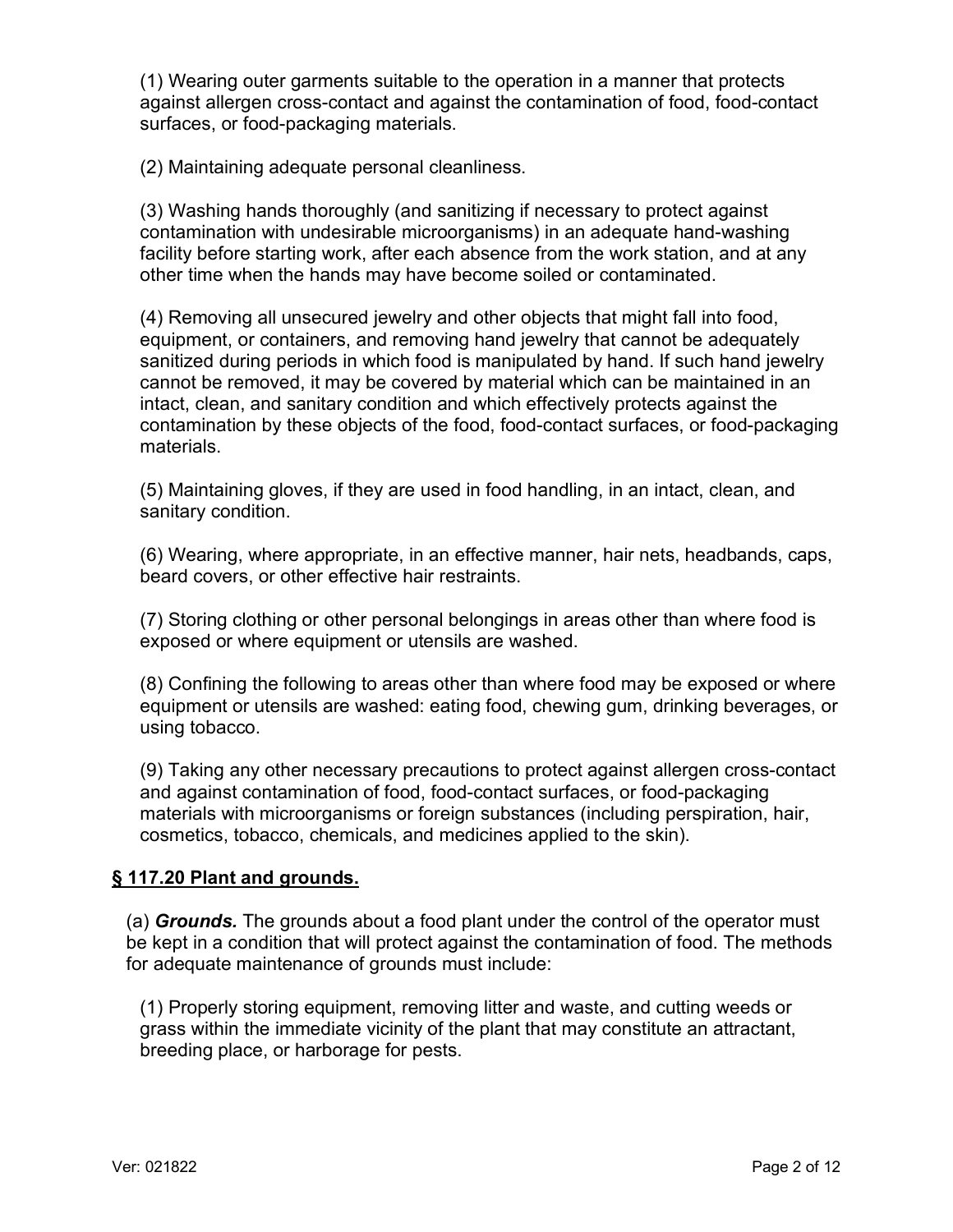(2) Maintaining roads, yards, and parking lots so that they do not constitute a source of contamination in areas where food is exposed.

(3) Adequately draining areas that may contribute contamination to food by seepage, foot-borne filth, or providing a breeding place for pests.

(4) Operating systems for waste treatment and disposal in an adequate manner so that they do not constitute a source of contamination in areas where food is exposed.

 section, care must be exercised in the plant by inspection, extermination, or other (5) If the plant grounds are bordered by grounds not under the operator's control and not maintained in the manner described in paragraphs (a)(1) through (4) of this means to exclude pests, dirt, and filth that may be a source of food contamination.

 purposes (*i.e.,* manufacturing, processing, packing, and holding). The plant must: (b) *Plant construction and design.* The plant must be suitable in size, construction, and design to facilitate maintenance and sanitary operations for food-production

(1) Provide adequate space for such placement of equipment and storage of materials as is necessary for maintenance, sanitary operations, and the production of safe food.

 design, including the separation of operations in which allergen cross-contact and time, partition, air flow systems, dust control systems, enclosed systems, or other (2) Permit the taking of adequate precautions to reduce the potential for allergen cross-contact and for contamination of food, food-contact surfaces, or foodpackaging materials with microorganisms, chemicals, filth, and other extraneous material. The potential for allergen cross-contact and for contamination may be reduced by adequate food safety controls and operating practices or effective contamination are likely to occur, by one or more of the following means: location, effective means.

 (3) Permit the taking of adequate precautions to protect food in installed outdoor bulk vessels by any effective means, including:

(i) Using protective coverings.

pests. (ii) Controlling areas over and around the vessels to eliminate harborages for

(iii) Checking on a regular basis for pests and pest infestation.

(iv) Skimming fermentation vessels, as necessary.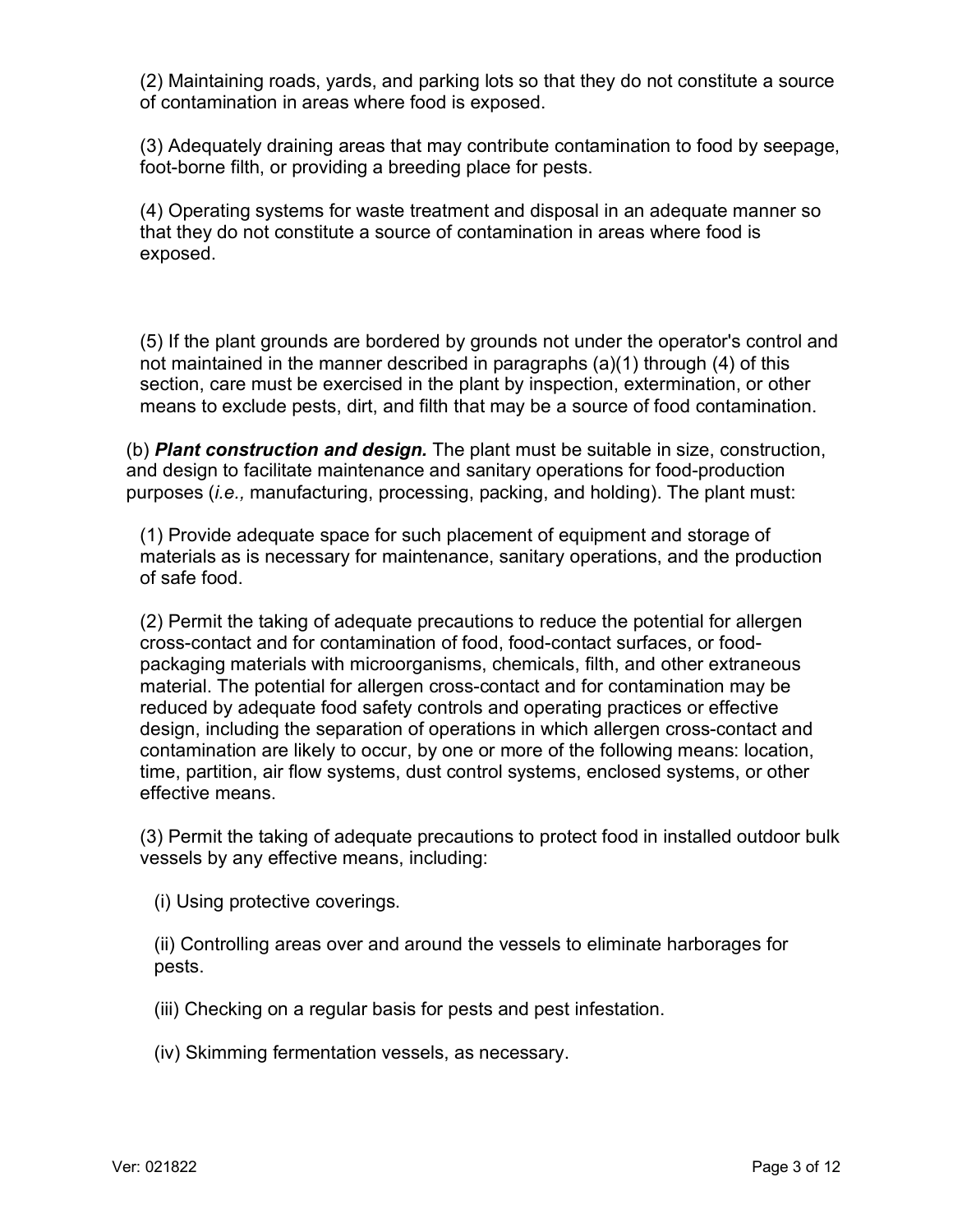(4) Be constructed in such a manner that floors, walls, and ceilings may be adequately cleaned and kept clean and kept in good repair; that drip or condensate from fixtures, ducts and pipes does not contaminate food, food-contact surfaces, or food-packaging materials; and that aisles or working spaces are provided between equipment and walls and are adequately unobstructed and of adequate width to permit employees to perform their duties and to protect against contaminating food, food-contact surfaces, or food-packaging materials with clothing or personal contact.

 and toilet rooms and in all areas where food is examined, manufactured, processed, (5) Provide adequate lighting in hand-washing areas, dressing and locker rooms, packed, or held and where equipment or utensils are cleaned; and provide shatterresistant light bulbs, fixtures, skylights, or other glass suspended over exposed food in any step of preparation or otherwise protect against food contamination in case of glass breakage.

surfaces. (6) Provide adequate ventilation or control equipment to minimize dust, odors and vapors (including steam and noxious fumes) in areas where they may cause allergen cross-contact or contaminate food; and locate and operate fans and other air-blowing equipment in a manner that minimizes the potential for allergen crosscontact and for contaminating food, food-packaging materials, and food-contact

(7) Provide, where necessary, adequate screening or other protection against pests.

### **§ 117.35 Sanitary operations.**

(a) *General maintenance.* Buildings, fixtures, and other physical facilities of the plant must be maintained in a clean and sanitary condition and must be kept in repair adequate to prevent food from becoming adulterated. Cleaning and sanitizing of utensils and equipment must be conducted in a manner that protects against allergen cross-contact and against contamination of food, food-contact surfaces, or foodpackaging materials.

#### (b) *Substances used in cleaning and sanitizing; storage of toxic materials.*

(1) Cleaning compounds and sanitizing agents used in cleaning and sanitizing procedures must be free from undesirable microorganisms and must be safe and adequate under the conditions of use. Compliance with this requirement must be verified by any effective means, including purchase of these substances under a letter of guarantee or certification or examination of these substances for contamination. Only the following toxic materials may be used or stored in a plant where food is processed or exposed:

(i) Those required to maintain clean and sanitary conditions;

- (ii) Those necessary for use in laboratory testing procedures;
- (iii) Those necessary for plant and equipment maintenance and operation; and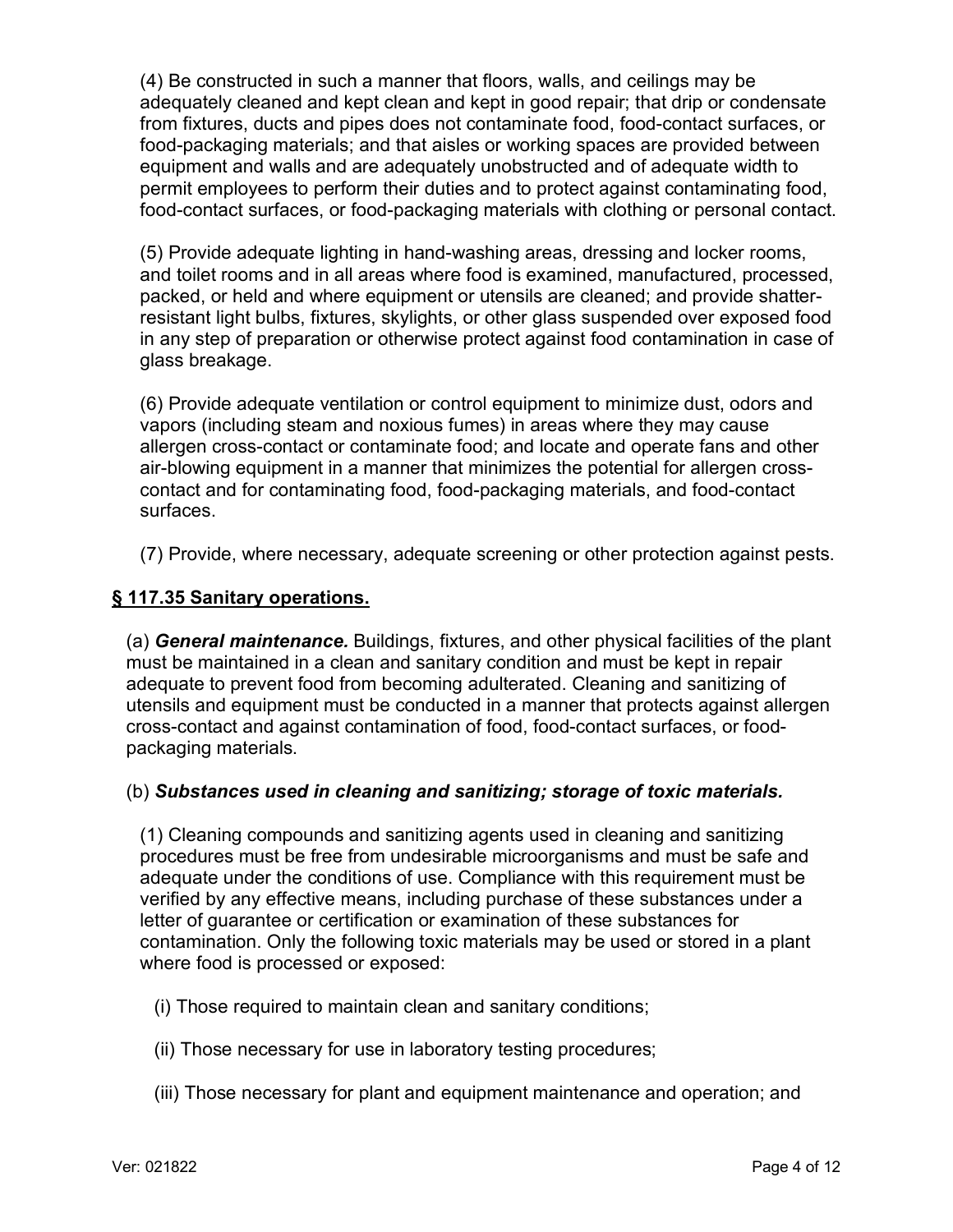(iv) Those necessary for use in the plant's operations.

(2) Toxic cleaning compounds, sanitizing agents, and pesticide chemicals must be identified, held, and stored in a manner that protects against contamination of food, food-contact surfaces, or food-packaging materials.

 (c) *Pest control.* Pests must not be allowed in any area of a food plant. Guard, guide, contamination of food on the premises by pests. The use of pesticides to control pests or pest-detecting dogs may be allowed in some areas of a plant if the presence of the dogs is unlikely to result in contamination of food, food-contact surfaces, or foodpackaging materials. Effective measures must be taken to exclude pests from the manufacturing, processing, packing, and holding areas and to protect against the in the plant is permitted only under precautions and restrictions that will protect against the contamination of food, food-contact surfaces, and food-packaging materials.

(d) *Sanitation of food-contact surfaces.* All food-contact surfaces, including utensils and food-contact surfaces of equipment, must be cleaned as frequently as necessary to protect against allergen cross-contact and against contamination of food.

(1) Food-contact surfaces used for manufacturing/processing, packing, or holding low-moisture food must be in a clean, dry, sanitary condition before use. When the surfaces are wet-cleaned, they must, when necessary, be sanitized and thoroughly dried before subsequent use.

(2) In wet processing, when cleaning is necessary to protect against allergen crosscontact or the introduction of microorganisms into food, all food-contact surfaces must be cleaned and sanitized before use and after any interruption during which the food-contact surfaces may have become contaminated. Where equipment and utensils are used in a continuous production operation, the utensils and food-contact surfaces of the equipment must be cleaned and sanitized as necessary.

(3) Single-service articles (such as utensils intended for one-time use, paper cups, and paper towels) must be stored, handled, and disposed of in a manner that protects against allergen cross-contact and against contamination of food, foodcontact surfaces, or food-packaging materials.

(e) *Sanitation of non-food-contact surfaces.* Non-food-contact surfaces of equipment used in the operation of a food plant must be cleaned in a manner and as frequently as necessary to protect against allergen cross-contact and against contamination of food, food-contact surfaces, and food-packaging materials.

(f) *Storage and handling of cleaned portable equipment and utensils.* Cleaned and sanitized portable equipment with food-contact surfaces and utensils must be stored in a location and manner that protects food-contact surfaces from allergen cross-contact and from contamination.

## <span id="page-4-0"></span>**§ 117.37 Sanitary facilities and controls.**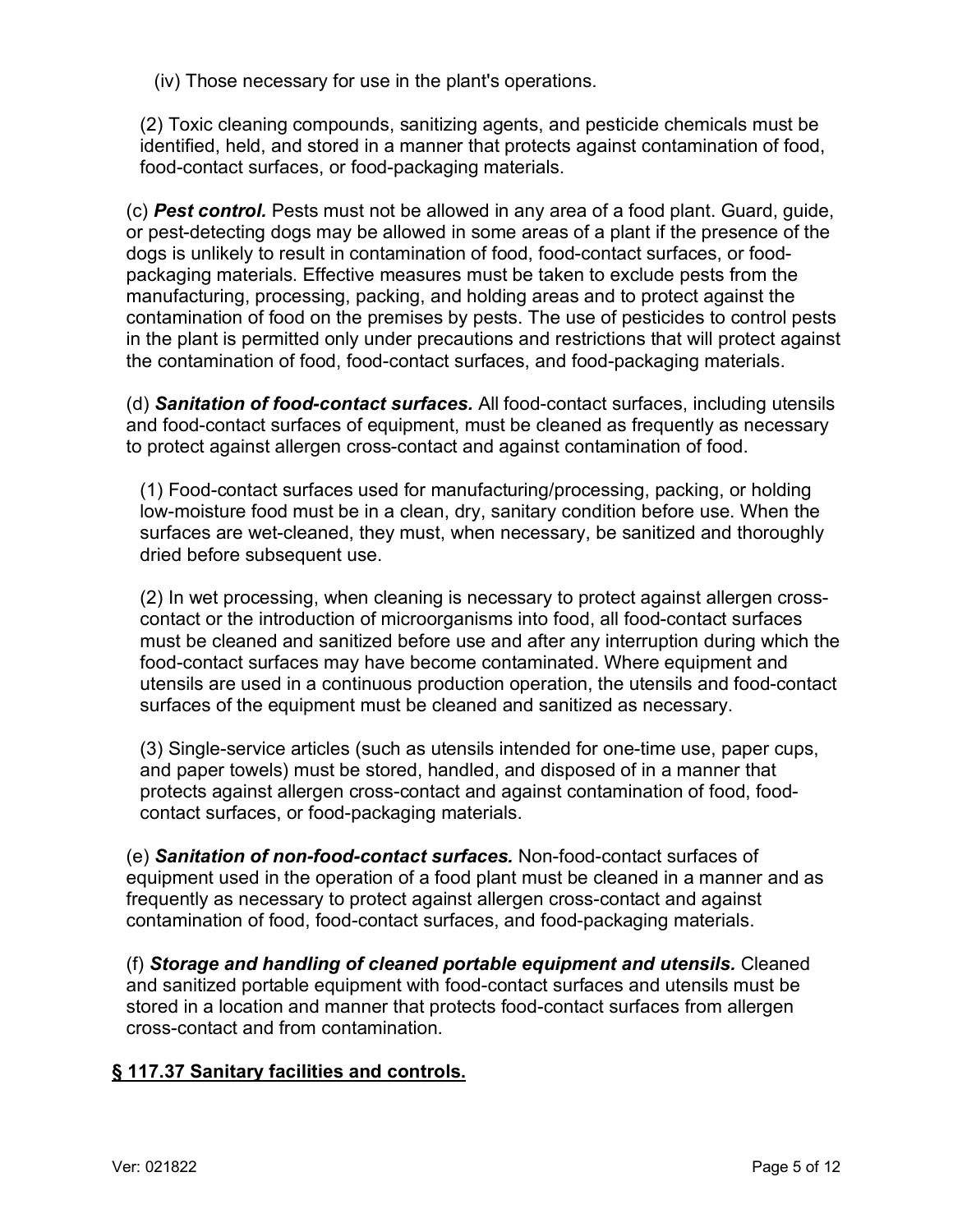Each plant must be equipped with adequate sanitary facilities and accommodations including:

 equipment, utensils, and food-packaging materials, or for employee sanitary facilities. (a) *Water supply.* The water supply must be adequate for the operations intended and must be derived from an adequate source. Any water that contacts food, foodcontact surfaces, or food-packaging materials must be safe and of adequate sanitary quality. Running water at a suitable temperature, and under pressure as needed, must be provided in all areas where required for the processing of food, for the cleaning of

(b) *Plumbing.* Plumbing must be of adequate size and design and adequately installed and maintained to:

(1) Carry adequate quantities of water to required locations throughout the plant.

(2) Properly convey sewage and liquid disposable waste from the plant.

(3) Avoid constituting a source of contamination to food, water supplies, equipment, or utensils or creating an unsanitary condition.

(4) Provide adequate floor drainage in all areas where floors are subject to floodingtype cleaning or where normal operations release or discharge water or other liquid waste on the floor

(5) Provide that there is not backflow from, or cross-connection between, piping systems that discharge waste water or sewage and piping systems that carry water for food or food manufacturing.

(c) *Sewage disposal.* Sewage must be disposed of into an adequate sewerage system or disposed of through other adequate means.

 (d) *Toilet facilities.* Each plant must provide employees with adequate, readily accessible toilet facilities. Toilet facilities must be kept clean and must not be a potential source of contamination of food, food-contact surfaces, or food-packaging materials.

(e) *Hand-washing facilities.* Each plant must provide hand-washing facilities designed to ensure that an employee's hands are not a source of contamination of food, food-contact surfaces, or food-packaging materials, by providing facilities that are adequate, convenient, and furnish running water at a suitable temperature.

 against contamination of food, food-contact surfaces, food-packaging materials, water (f) *Rubbish and offal disposal.* Rubbish and any offal must be so conveyed, stored, and disposed of as to minimize the development of odor, minimize the potential for the waste becoming an attractant and harborage or breeding place for pests, and protect supplies, and ground surfaces.

## <span id="page-5-0"></span>**§ 117.40 Equipment and utensils.**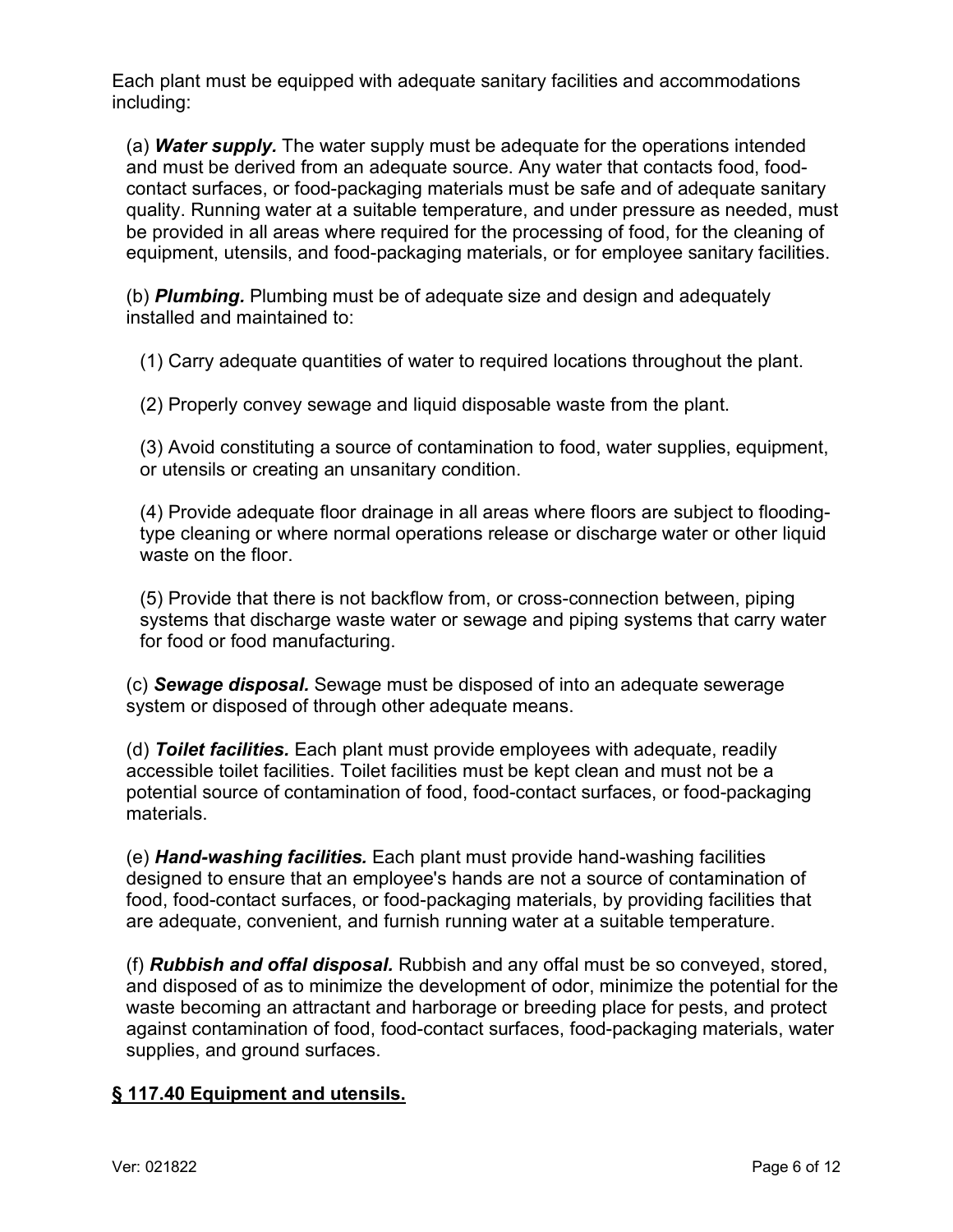(1) All plant equipment and utensils used in manufacturing, processing, packing, or adequately cleanable, and must be adequately maintained to protect against holding food must be so designed and of such material and workmanship as to be allergen cross-contact and contamination.

(2) Equipment and utensils must be designed, constructed, and used appropriately to avoid the adulteration of food with lubricants, fuel, metal fragments, contaminated water, or any other contaminants.

(3) Equipment must be installed so as to facilitate the cleaning and maintenance of the equipment and of adjacent spaces.

(4) Food-contact surfaces must be corrosion-resistant when in contact with food.

(5) Food-contact surfaces must be made of nontoxic materials and designed to withstand the environment of their intended use and the action of food, and, if applicable, cleaning compounds, sanitizing agents, and cleaning procedures.

(6) Food-contact surfaces must be maintained to protect food from allergen crosscontact and from being contaminated by any source, including unlawful indirect food additives.

(b) Seams on food-contact surfaces must be smoothly bonded or maintained so as to minimize accumulation of food particles, dirt, and organic matter and thus minimize the opportunity for growth of microorganisms and allergen cross-contact.

(c) Equipment that is in areas where food is manufactured, processed, packed, or held and that does not come into contact with food must be so constructed that it can be kept in a clean and sanitary condition.

(d) Holding, conveying, and manufacturing systems, including gravimetric, pneumatic, closed, and automated systems, must be of a design and construction that enables them to be maintained in an appropriate clean and sanitary condition.

(e) Each freezer and cold storage compartment used to store and hold food capable of supporting growth of microorganisms must be fitted with an indicating thermometer, temperature-measuring device, or temperature-recording device so installed as to show the temperature accurately within the compartment.

 temperatures, pH, acidity, water activity, or other conditions that control or prevent the (f) Instruments and controls used for measuring, regulating, or recording growth of undesirable microorganisms in food must be accurate and precise and adequately maintained, and adequate in number for their designated uses.

(a)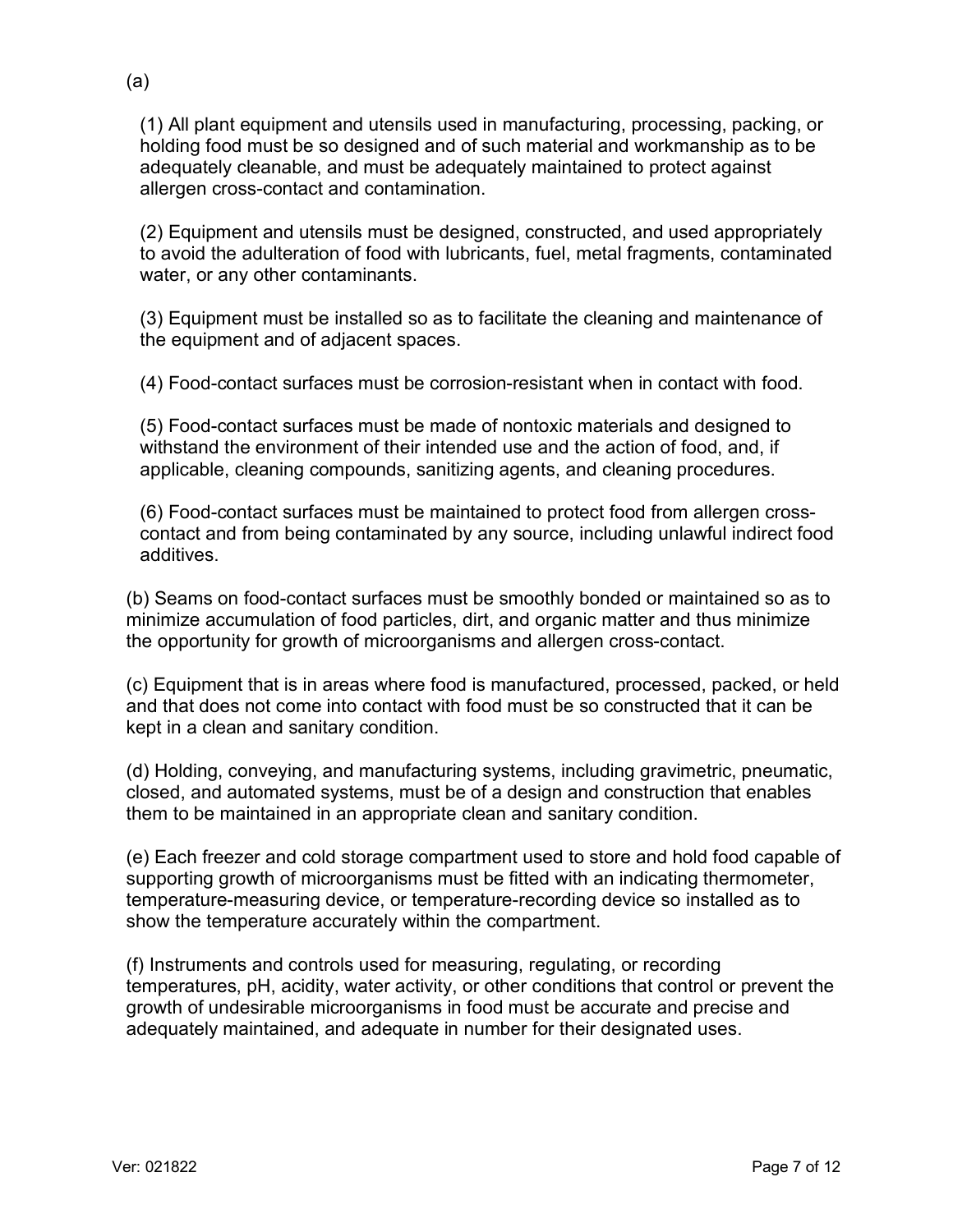(g) Compressed air or other gases mechanically introduced into food or used to clean food-contact surfaces or equipment must be treated in such a way that food is not contaminated with unlawful indirect food additives.

#### **§ 117.80 Processes and controls.**

## <span id="page-7-0"></span>(a) *General.*

(1) All operations in the manufacturing, processing, packing, and holding of food (including operations directed to receiving, inspecting, transporting, and segregating) must be conducted in accordance with adequate sanitation principles.

 (2) Appropriate quality control operations must be employed to ensure that food is suitable for human consumption and that food-packaging materials are safe and suitable.

(3) Overall sanitation of the plant must be under the supervision of one or more competent individuals assigned responsibility for this function.

(4) Adequate precautions must be taken to ensure that production procedures do not contribute to allergen cross-contact and to contamination from any source.

(5) Chemical, microbial, or extraneous-material testing procedures must be used where necessary to identify sanitation failures or possible allergen cross-contact and food contamination.

(6) All food that has become contaminated to the extent that it is adulterated must be rejected, or if appropriate, treated or processed to eliminate the contamination.

### (b) *Raw materials and other ingredients.*

(1) Raw materials and other ingredients must be inspected and segregated or otherwise handled as necessary to ascertain that they are clean and suitable for processing into food and must be stored under conditions that will protect against allergen cross-contact and against contamination and minimize deterioration. Raw materials must be washed or cleaned as necessary to remove soil or other contamination. Water used for washing, rinsing, or conveying food must be safe and of adequate sanitary quality. Water may be reused for washing, rinsing, or conveying food if it does not cause allergen cross-contact or increase the level of contamination of the food.

(2) Raw materials and other ingredients must either not contain levels of microorganisms that may render the food injurious to the health of humans, or they must be pasteurized or otherwise treated during manufacturing operations so that they no longer contain levels that would cause the product to be adulterated.

(3) Raw materials and other ingredients susceptible to contamination with aflatoxin or other natural toxins must comply with FDA regulations for poisonous or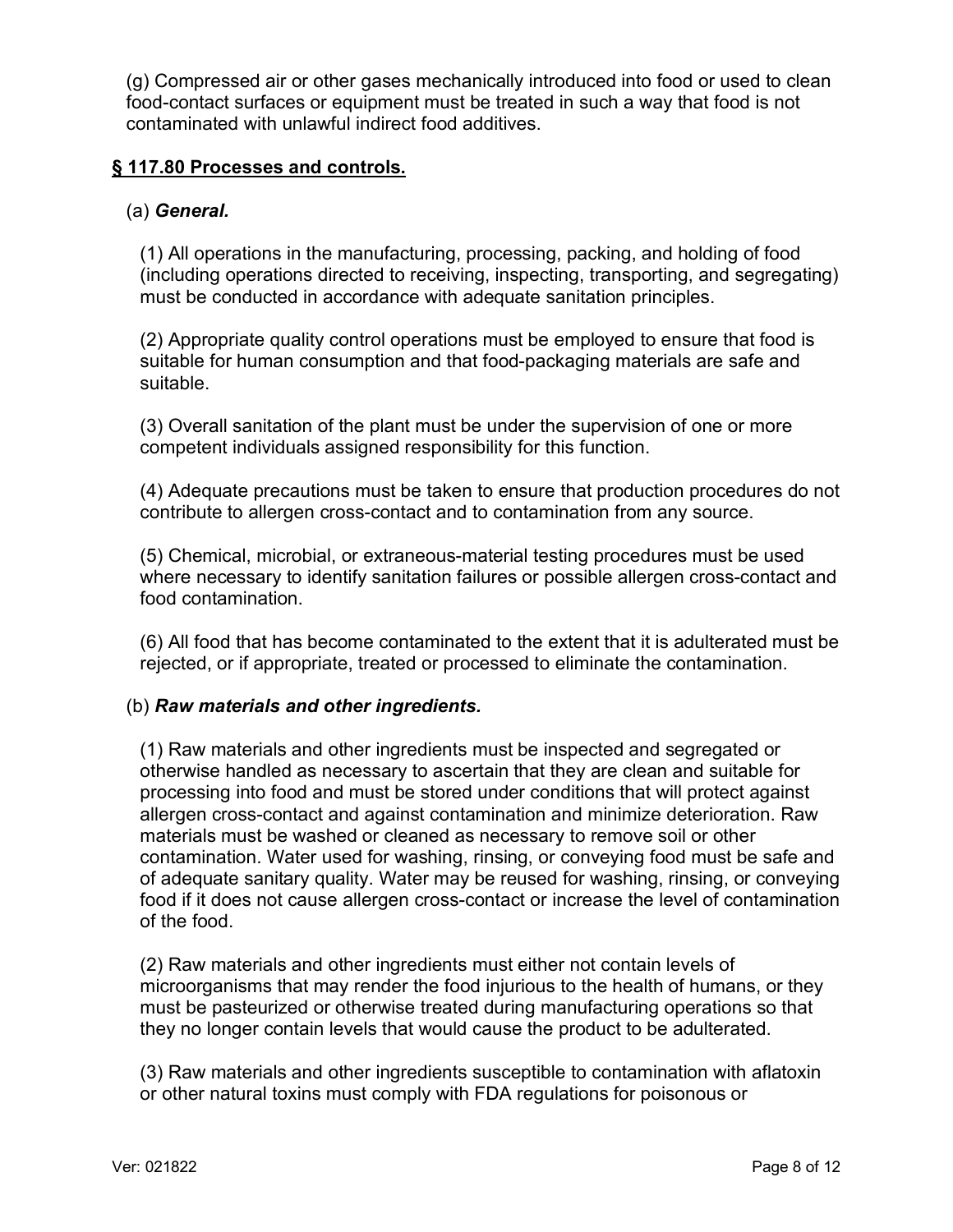deleterious substances before these raw materials or other ingredients are incorporated into finished food.

 applicable FDA regulations for natural or unavoidable defects if a manufacturer (4) Raw materials, other ingredients, and rework susceptible to contamination with pests, undesirable microorganisms, or extraneous material must comply with wishes to use the materials in manufacturing food.

 Material scheduled for rework must be identified as such. (5) Raw materials, other ingredients, and rework must be held in bulk, or in containers designed and constructed so as to protect against allergen cross-contact and against contamination and must be held at such temperature and relative humidity and in such a manner as to prevent the food from becoming adulterated.

(6) Frozen raw materials and other ingredients must be kept frozen. If thawing is required prior to use, it must be done in a manner that prevents the raw materials and other ingredients from becoming adulterated.

(7) Liquid or dry raw materials and other ingredients received and stored in bulk form must be held in a manner that protects against allergen cross-contact and against contamination.

(8) Raw materials and other ingredients that are food allergens, and rework that contains food allergens, must be identified and held in a manner that prevents allergen cross-contact.

### (c) *Manufacturing operations.*

(1) Equipment and utensils and food containers must be maintained in an adequate condition through appropriate cleaning and sanitizing, as necessary. Insofar as necessary, equipment must be taken apart for thorough cleaning.

(2) All food manufacturing, processing, packing, and holding must be conducted under such conditions and controls as are necessary to minimize the potential for the growth of microorganisms, allergen cross-contact, contamination of food, and deterioration of food.

 manufacturing, processing, packing, and holding. (3) Food that can support the rapid growth of undesirable microorganisms must be held at temperatures that will prevent the food from becoming adulterated during

(4) Measures such as sterilizing, irradiating, pasteurizing, cooking, freezing, refrigerating, controlling  $pH$ , or controlling  $a_w$  that are taken to destroy or prevent the growth of undesirable microorganisms must be adequate under the conditions of manufacture, handling, and distribution to prevent food from being adulterated.

(5) Work-in-process and rework must be handled in a manner that protects against allergen cross-contact, contamination, and growth of undesirable microorganisms.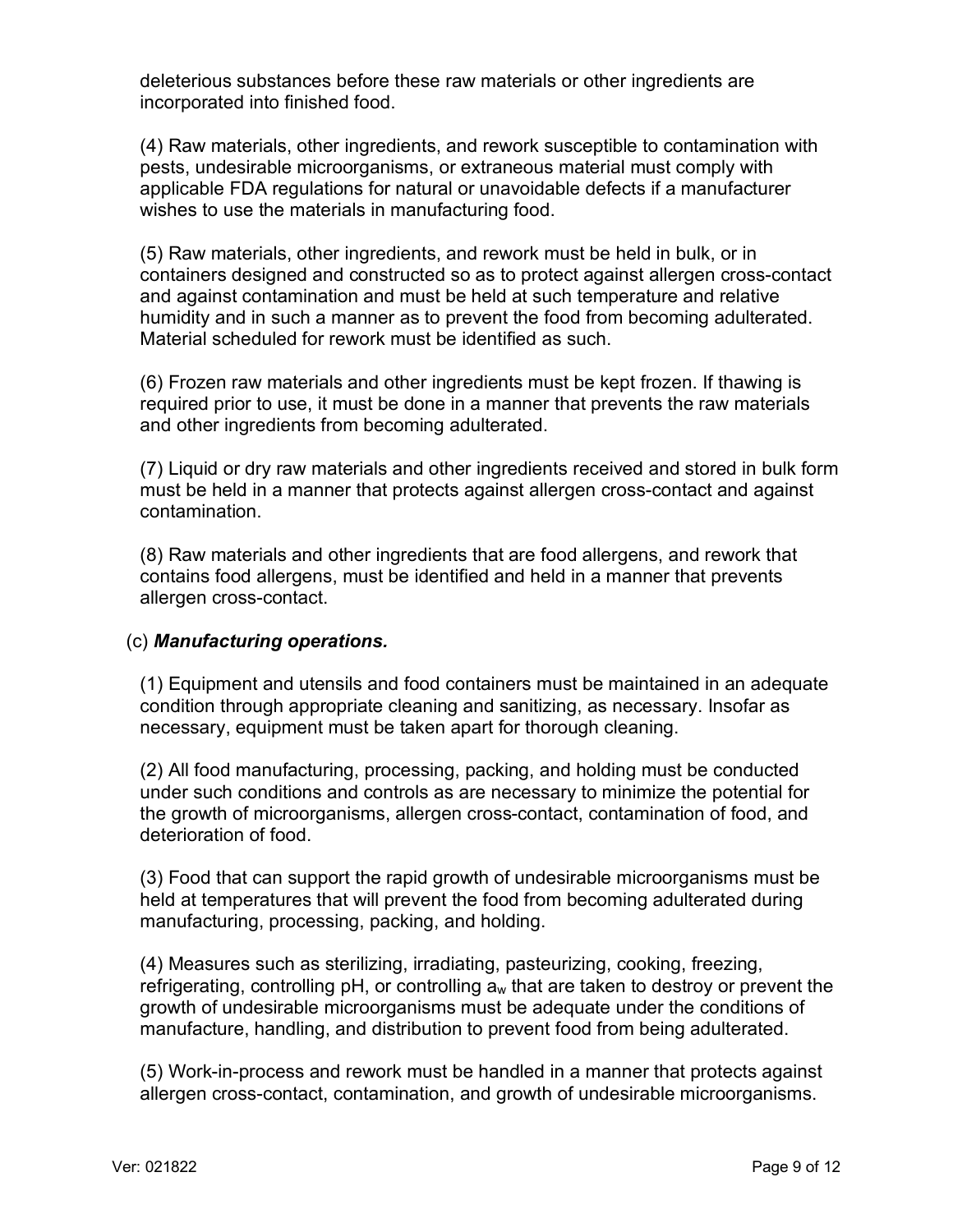(6) Effective measures must be taken to protect finished food from allergen crosscontact and from contamination by raw materials, other ingredients, or refuse. When raw materials, other ingredients, or refuse are unprotected, they must not be handled simultaneously in a receiving, loading, or shipping area if that handling could result in allergen cross-contact or contaminated food. Food transported by conveyor must be protected against allergen cross-contact and against contamination as necessary.

(7) Equipment, containers, and utensils used to convey, hold, or store raw materials and other ingredients, work-in-process, rework, or other food must be constructed, handled, and maintained during manufacturing, processing, packing, and holding in a manner that protects against allergen cross-contact and against contamination.

(8) Adequate measures must be taken to protect against the inclusion of metal or other extraneous material in food.

(9) Food, raw materials, and other ingredients that are adulterated:

(i) Must be disposed of in a manner that protects against the contamination of other food; or

(ii) If the adulterated food is capable of being reconditioned, it must be:

(A) Reconditioned (if appropriate) using a method that has been proven to be effective; or

(B) Reconditioned (if appropriate) and reexamined and subsequently found not to be adulterated within the meaning of the Federal Food, Drug, and Cosmetic Act before being incorporated into other food.

(10) Steps such as washing, peeling, trimming, cutting, sorting and inspecting, mashing, dewatering, cooling, shredding, extruding, drying, whipping, defatting, and forming must be performed so as to protect food against allergen cross-contact and against contamination. Food must be protected from contaminants that may drip, drain, or be drawn into the food.

(11) Heat blanching, when required in the preparation of food capable of supporting microbial growth, must be effected by heating the food to the required temperature, holding it at this temperature for the required time, and then either rapidly cooling the food or passing it to subsequent manufacturing without delay. Growth and contamination by thermophilic microorganisms in blanchers must be minimized by the use of adequate operating temperatures and by periodic cleaning and sanitizing as necessary.

 (12) Batters, breading, sauces, gravies, dressings, dipping solutions, and other similar preparations that are held and used repeatedly over time must be treated or maintained in such a manner that they are protected against allergen cross-contact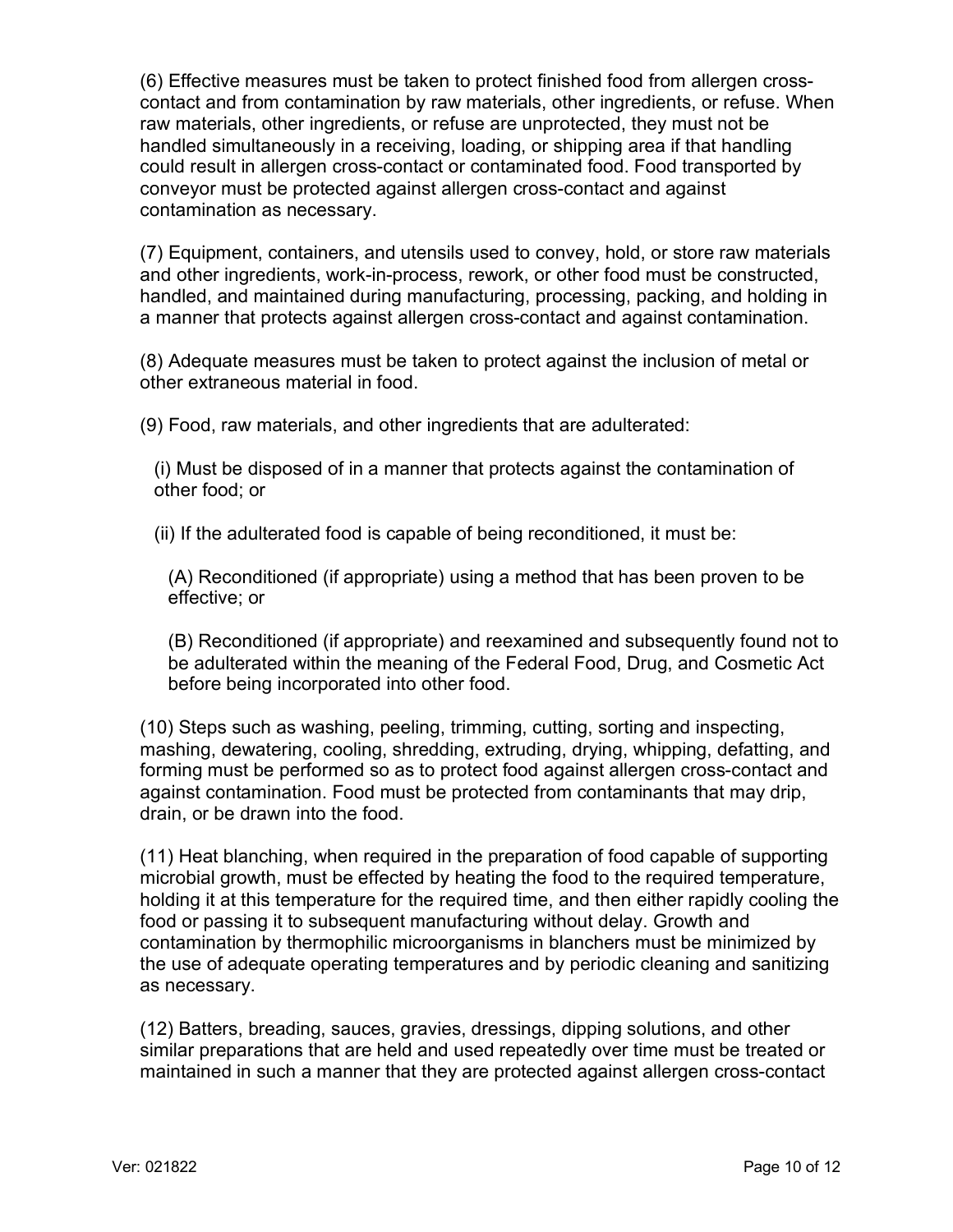and against contamination, and minimizing the potential for the growth of undesirable microorganisms.

(13) Filling, assembling, packaging, and other operations must be performed in such a way that the food is protected against allergen cross-contact, contamination and growth of undesirable microorganisms.

(14) Food, such as dry mixes, nuts, intermediate moisture food, and dehydrated food, that relies principally on the control of  $a_w$  for preventing the growth of undesirable microorganisms must be processed to and maintained at a safe moisture level.

 (15) Food, such as acid and acidified food, that relies principally on the control of pH for preventing the growth of undesirable microorganisms must be monitored and maintained at a pH of 4.6 or below.

(16) When ice is used in contact with food, it must be made from water that is safe and of adequate sanitary quality in accordance with § 117.37(a), and must be used only if it has been manufactured in accordance with current good manufacturing practice as outlined in this part.

### <span id="page-10-0"></span>**§ 117.93 Warehousing and distribution.**

Storage and transportation of food must be under conditions that will protect against allergen cross-contact and against biological, chemical (including radiological), and physical contamination of food, as well as against deterioration of the food and the container.

### <span id="page-10-1"></span>**§ 117.95 Holding and distribution of human food by-products for use as animal food.**

(a) Human food by-products held for distribution as animal food without additional manufacturing or processing by the human food processor, as identified in § 507.12 of this chapter, must be held under conditions that will protect against contamination, including the following:

(1) Containers and equipment used to convey or hold human food by-products for use as animal food before distribution must be designed, constructed of appropriate material, cleaned as necessary, and maintained to protect against the contamination of human food by-products for use as animal food;

 (2) Human food by-products for use as animal food held for distribution must be held in a way to protect against contamination from sources such as trash; and

(3) During holding, human food by-products for use as animal food must be accurately identified.